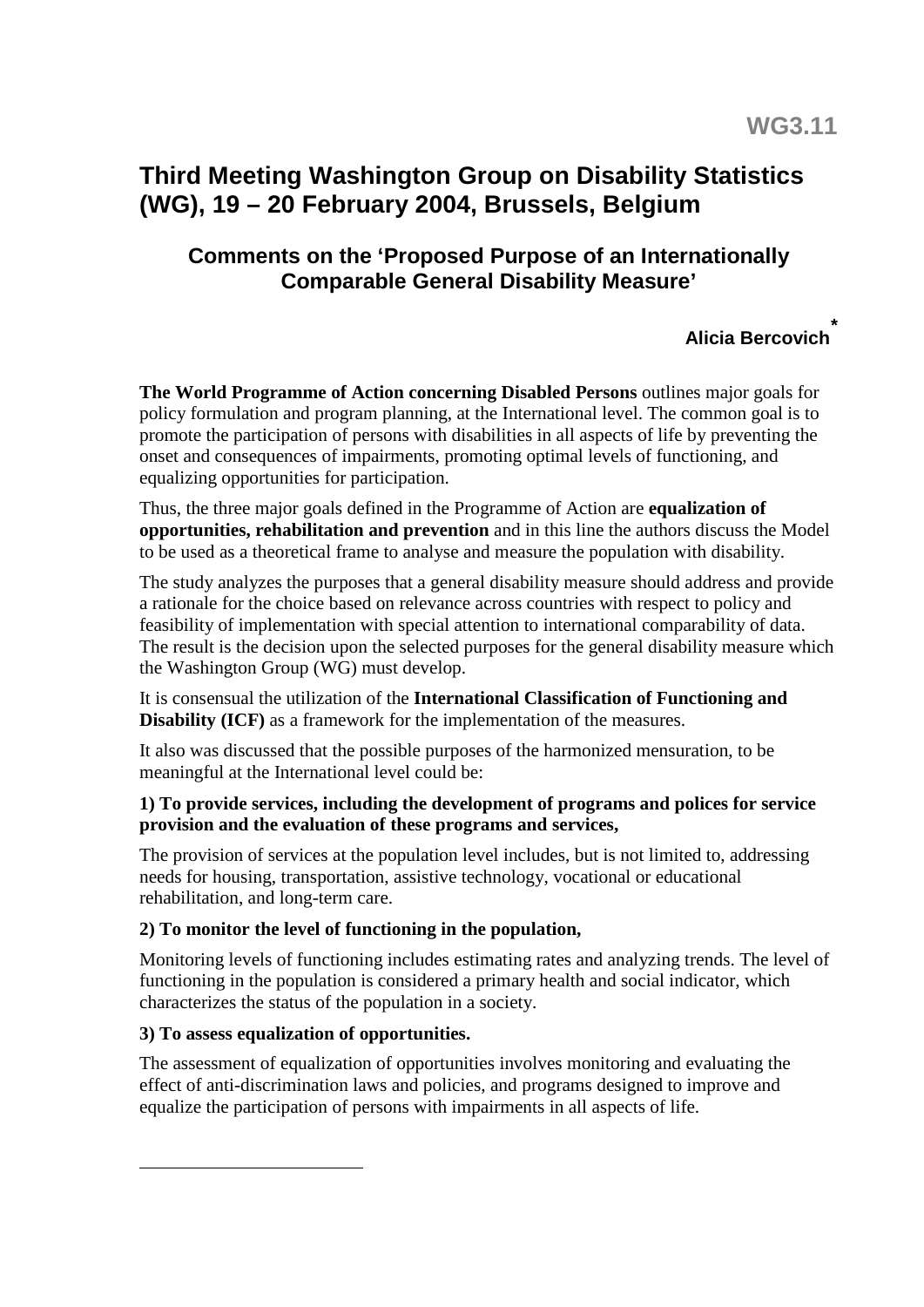In the paper, each of the three major purposes for measurement at the population level was evaluated for their **international relevance** and **feasibility of implementation.**

The important condition consensual for the WG was the need for a clear link between the purpose of measurement and the operationalization of the indicator.

#### **Evaluation of purposes**

The group analyzed the three purposes and concluded that the first two purposes satisfied the criteria for **relevance** but did not meet the criteria for **feasibility** of implementation in a way to permit the use of a small set of questions and to assure international comparability.

In the equalization of opportunity approach it is important to measure the impairment separately from the organized activity as a component of participation. This separation allows differentiating the purpose of monitoring functioning in the population and the purpose of assessing equalization of opportunity.

The authors show that the purpose of assessing equalization of opportunities meets the criteria for **relevance and feasibility of implementation** using a small set of questions that allow the possibility to achieve internationally comparable results.

The authors propose the assessment of equalization of opportunity as the purpose for the first general disability measure to be developed by the WG.

#### **Benefits**

Benefits of choosing this purpose include identification of a *broad subpopulation,* which can be further described using detailed information obtained via extended survey sets.

A small set of questions can be standardized and proposed to the countries, considering for the implementation, the particularities of each country.

## **Limitations**

The general disability measure developed to suit the proposed purpose may not suit other purposes. It also does not provide a comprehensive assessment of disability or identify the "true" disabled population.

This approach is also lacking in **information about the possible mechanisms** that facilitate or impede participation. Some elements of those mechanisms could be included in extended survey sets, **such as use of assistive devices** and **access to personal assistance.**

In Brazil, some groups participating of the NGO's on Disability and other related Organizations are not encouraging the identification of a *large subpopulation* of people with disability. They argue that it is almost impossible to put into practice policies addressed to such a large population. It is worth to say that they are also against the restricted concept used in the past. It seems possible to deal with the problem considering several levels of severity, allowing, if necessary, to identify a subgroup of the broad subpopulation.

## **Transition to Measurement**

The authors evaluate that:

The ICF model and classification scheme as it is currently constructed provides component concepts of the model, general definitions of those components as well the universe of domains that make up those components.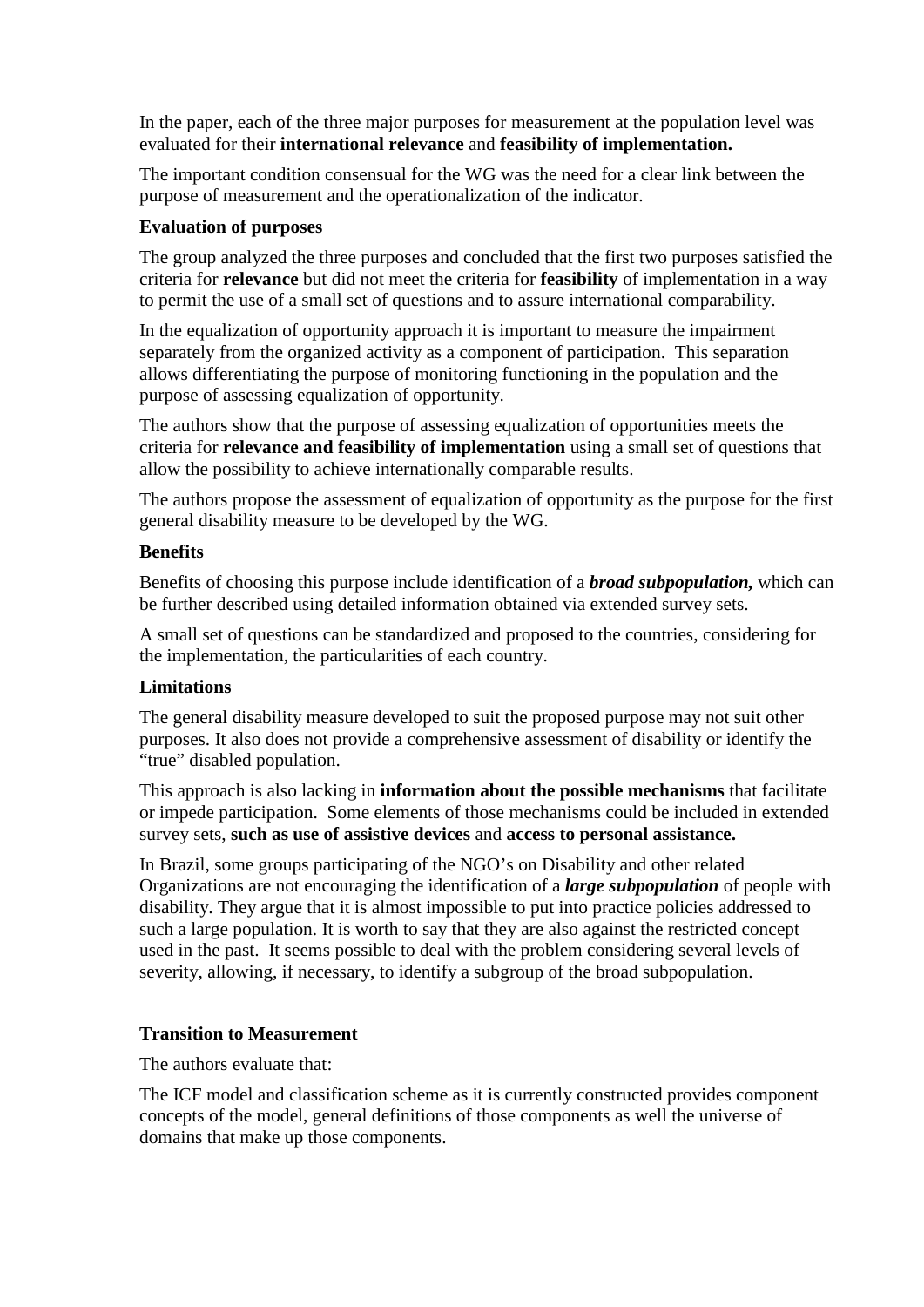It also provides operationalization categories or what can be interpreted as empirical representations associated with the domains for all the components of body function and structure, activity and participation and environmental factors.

The ICF does not indicate the measurement questions or other possible methods of evaluation of the empirical representations,

 It doesn't provide a way to combine the measures to create a **scale or index** that can be used in analysis as a representation of the combined empirical elements used to reflect the particular domain.

#### **Measuring Impairment**

A complete measurement of impairment as it is defined in the ICF, is not possible to be achieved. Even if it were, the restriction in the number of questions would allow the inclusion of only a minimum set.

The first task is to define what elements of body function and structure are most relevant to the relationship between the person and the environment so that they can contribute to the experience of disability.

#### **Measuring Activity and Participation**

There are large sets of questions and different approaches that reflect the components of activity and participation.

The authors show that there are at least three levels of measurement to address the experience of the individual with disability that are elaborated in the ICF.

The activities can be conceptualized as measuring basic *willful actions***,** or the ability to perform *specific tasks***.** In the second case the individual is motivated to combine physical movement, intellectual activity, and use of assistive devices in an organized process in order to reach a specific goal.

Finally, the individual would be involved in an **o***rganized activity.* This is a more complex level of measurement from the Activity domain of the ICF and would represent the ongoing willful action and specific task completion necessary to perform activities which involve interaction with other people at some level of negotiation.

## **The Brazilian Experience**

The Brazilian Population Census 2000 introduced five questions to measure disability in a broad concept. We also introduced the assessment of the level of severity of the impairment. The results were encouraging, in the sense that we think that we are able to implement measures recommended by the WG. The cross tabulations of socioeconomic and educational characteristics with demographic characteristics and impairments were meaningful, and the idea of harmonizing the questions seems feasible, specially after the success of the Mercosur plus Bolivia and Chile Common Population Census.

#### **General Comments**

The conclusion of the paper is absolutely compatible with the trend of the argumentation presented at the WG Meetings, and also with the experiences of the countries which are more and more interested on the theme. The necessity of harmonized data between countries is a